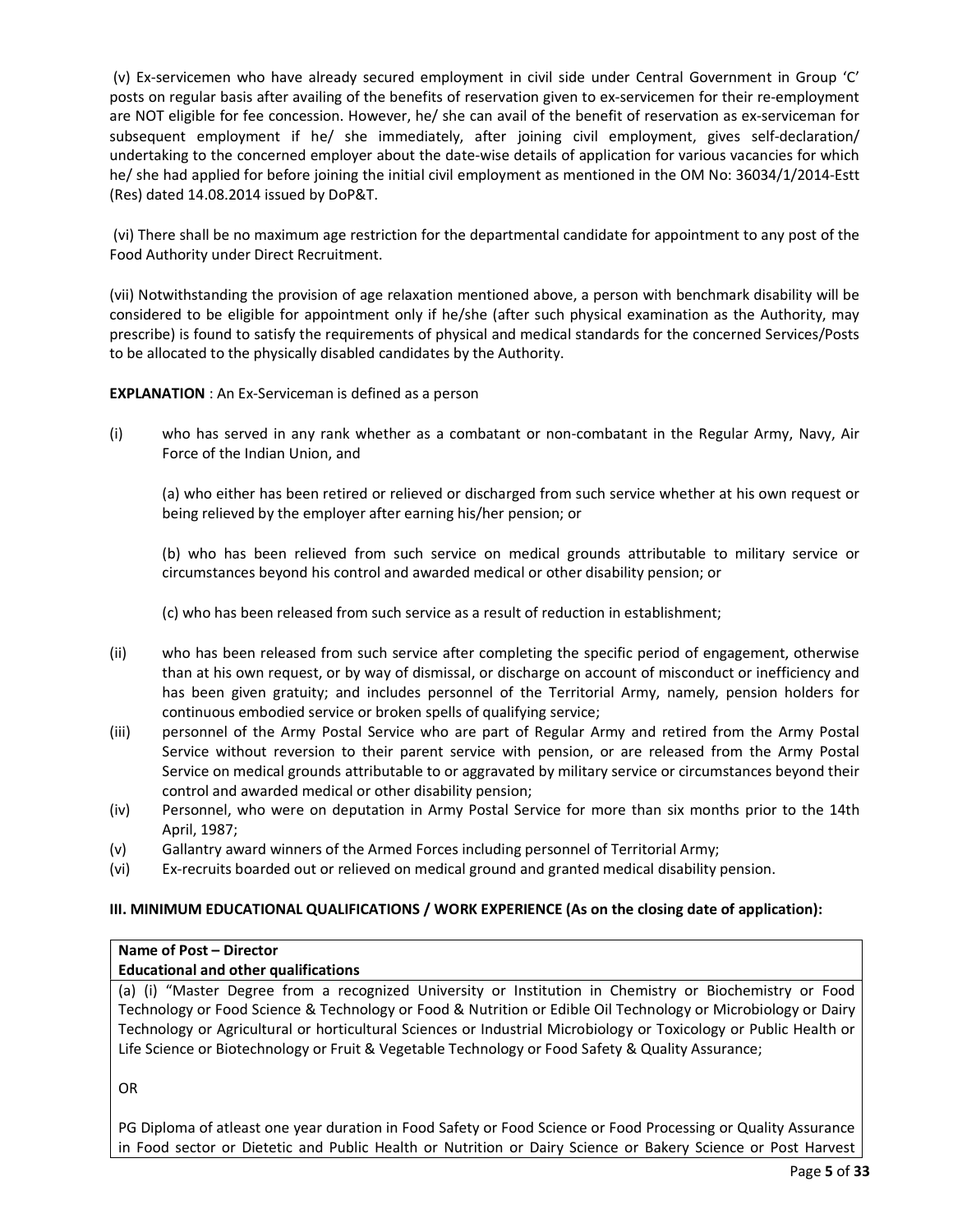Technology from a Govt. recognized University/ Institute with a condition that candidates who have completed these PG Diploma courses, must have studied anyone of following subjects at their Bachelor's degree level i.e. Chemistry or Biochemistry or Food Technology or Food Science & Technology or Food & Nutrition or Edible Oil Technology or Microbiology or Dairy Technology or Agricultural or horticultural Sciences or Industrial Microbiology or Toxicology or Public Health or Life Science or Biotechnology or Fruit & Vegetable Technology or Food Safety & Quality Assurance or Food Processing Technology or Fruit & Vegetable or Medicine or Veterinary sciences or Fisheries or Animal Sciences"

OR

BE or B.Tech in Food Technology or Dairy Technology or Biotechnology or Oil Technology or Food Process Engineering or Food Processing Technology or Fruit & Vegetable Technology or Food Safety & Quality Assurance or Bachelor's degree (not less than four years duration) in Medicine or Veterinary sciences or Fisheries or Animal Sciences and;

(a) (ii) with fourteen years' experience of working in research and development in Laboratory or Research Institutions or Scientific Organisations in the field of food science or standards or safety or relevant experience in any organization out of which at least five years should be as group leader or in a supervisory capacity and should have handled food science related programmes involving planning, development and coordination; OR

(b) (i) Doctorate Degree in any of the aforesaid subjects with twelve years' experience of working in research and development in Laboratories or Research Institutions or Scientific Organisations in the field of food science or standards or safety or relevant experience in any organization out of which at least five years should be as group leader or in a supervisory capacity and should have handled food science related programmes involving planning, development and coordination; and

(b) (ii) Should have published research work in related field.

Note 1: Out of the total experience sought, two years of experience should be in immediate lower pay level in central dearness allowance, or equivalent industrial dearness allowance scale (as applicable) and in case of candidates working in private sector he or she shall be drawing annual Cost To Company (CTC) of Rs.18.0 Lakhs for last two years.

Note 2: Qualifications are relaxable at the discretion of the Competent Authority in the case of candidates otherwise well qualified.

Note 3: The qualification(s) regarding experience is relaxable at the discretion of the Competent Authority in the case of candidates belonging to Scheduled Castes or Scheduled Tribes if at any stage of selection, the Competent Authority is of the opinion that sufficient number of candidates from these communities possessing the requisite experience are not likely to be available to fill up the vacancy reserved for them.

Name of Post – Principal Manager

# Educational and other qualifications

(i)Post Graduate Degree or Diploma (Full Time courses) in journalism or Mass communication or Public Relation or MBA with specialization in Marketing from a recognized university or Institute and

(ii) Sixteen years' experience in relevant area.

Note 1: Out of the total experience sought, two years of experience should be in immediate lower pay level in central dearness allowance , or equivalent industrial dearness allowance scale (as applicable) and in case of candidates working in private sector he or she shall be drawing annual Cost To Company (CTC) of Rs.18.0 Lakhs for last two years.

Note 2: Qualifications are relaxable at the discretion of the competent authority in the case of candidates otherwise well qualified.

Note 3: The qualification(s) regarding experience is relaxable at the discretion of the competent authority in the case of candidates belonging to Scheduled Castes or Scheduled Tribes if at any stage of selection, the competent authority is of the opinion that sufficient number of candidates from these communities possessing the requisite experience are not likely to be available to fill up the vacancy reserved for them.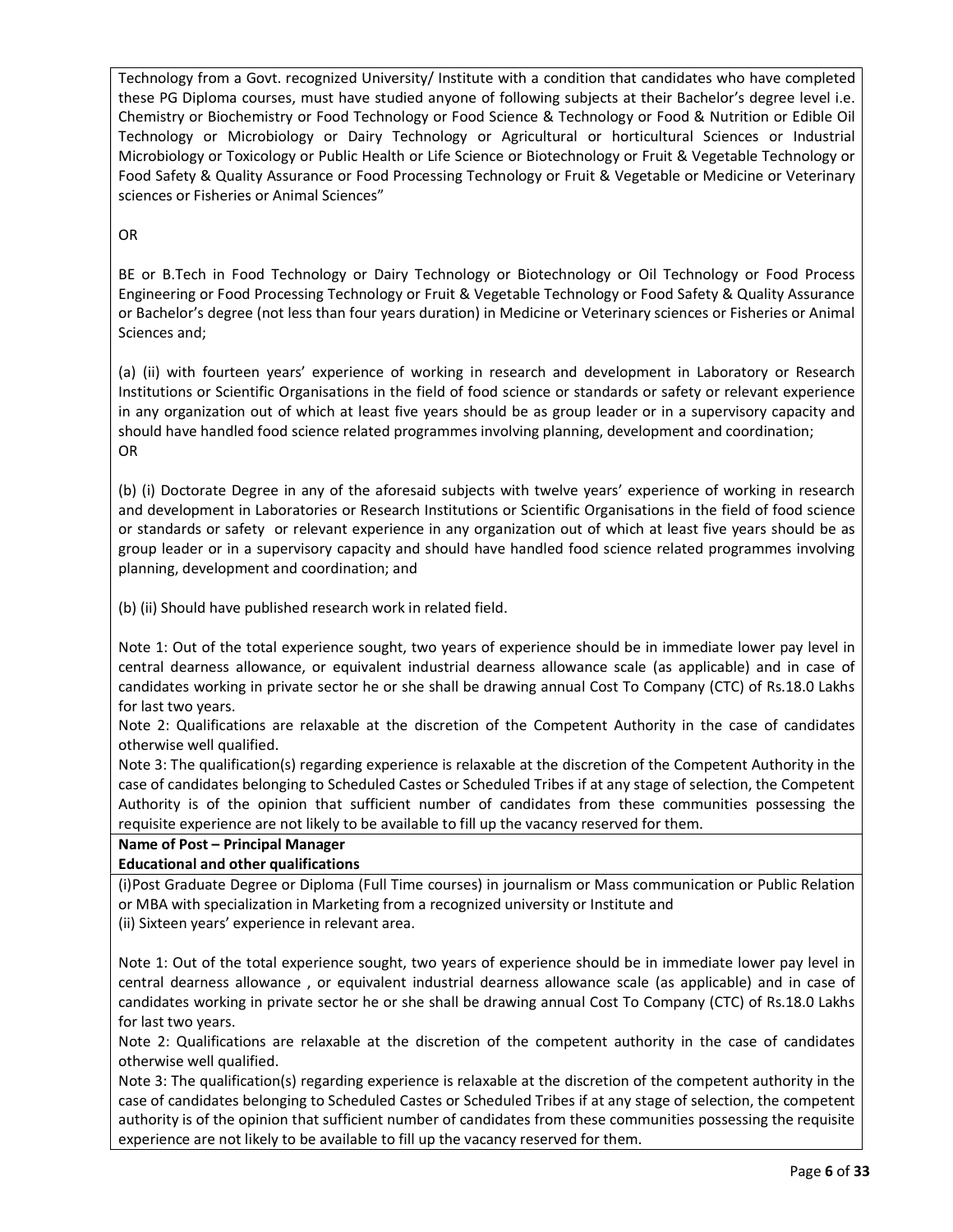Name of Post – Chief Technology Officer (IT) Educational and other qualifications

(i) Bachelor's or Master's Engineering degree in any relevant stream from a reputed university.

(ii) Should have a minimum of sixteen years in the Information Technology industry with at least ten years into large application development.

(iii) Should have at least five years of experience of working with the Government or Public Sector.

Note 1: Out of the total experience sought, two years of experience should be in immediate lower pay level in central dearness allowance , or equivalent industrial dearness allowance scale (as applicable) and in case of candidates working in private sector he or she shall be drawing annual Cost To Company (CTC) of Rs.18.0 Lakhs for last two years.

Note 2: Qualifications are relaxable at the discretion of the competent authority in the case of candidates otherwise well qualified.

Note 3: The qualification(s) regarding experience is relaxable at the discretion of the competent authority in the case of candidates belonging to Scheduled Castes or Scheduled Tribes if at any stage of selection, the competent authority is of the opinion that sufficient number of candidates from these communities possessing the requisite experience are not likely to be available to fill up the vacancy reserved for them.

V. The IDA & CDA equivalency criteria shall be as under:

| SI. No.  | CDA Pay Pattern |                        | I IDA Pay Pattern |                       |  |
|----------|-----------------|------------------------|-------------------|-----------------------|--|
| ᆠ.       | Pay Level 13    | Rs.123100 - 2,15,900/- | E-6               | Rs.1,20,00-2,80,000/- |  |
| <u>.</u> | Pay Level 12    | Rs.78,800 - 2,09,200/  | $E - 4$           | Rs.70,000-2,00,000/-  |  |

VI. All persons on contract in the services of the Authority on the date of notification of the Recruitment Regulations shall be eligible for weightage in selection process. The weightage shall be given on two parameters viz. number of years of service rendered in the Authority (30% weightage) plus Performance Appraisal (70% weightage). The performance appraisal shall be done by a committee nominated by Appointing Authority. The weightage as above shall be added at the first level of selection as applicable to each post and the total combined weightage on account of both parameters (i.e. no. of years of relevant experience plus Performance Appraisal) should not exceed 10% of the total score for the entire selection process.

VII. Contractual employees applied against the advertisement have to communicate, within 15 days from the last date of the online application, their intimation regarding unwillingness to avail the age relaxation and weightage otherwise it will be treated that the contractual employees is willing to avail age relaxation and weightage. Claiming age relaxation or weightage or both will be treated as one attempt.

VIII. Once any contractual employee is selected and joins the services of Food Authority by availing age relaxation or weightage or both, he/she would not be entitled to claim any further age relaxation or weightage in any selection process in the future. In the event a contractual employee is not selected, she/he would be permitted to avail these benefits if they appear for the selection process again, subject to a maximum of total 3 attempts across all categories of posts applied for where age relaxation or weightage has been allowed.

## C. SCHEME OF SELECTION:

I. Selection for the aforementioned posts will be done as per the stages given below. Further, the Authority reserves the right to introduce additional stage which would be notified at suitable time, if considered necessary:-

| Post Advertised                      | Level of the<br>Pay<br>Post advertised | <b>Stages of Selection</b> |
|--------------------------------------|----------------------------------------|----------------------------|
| Director, Principal Manager, CTO(IT) | 13                                     | Interview                  |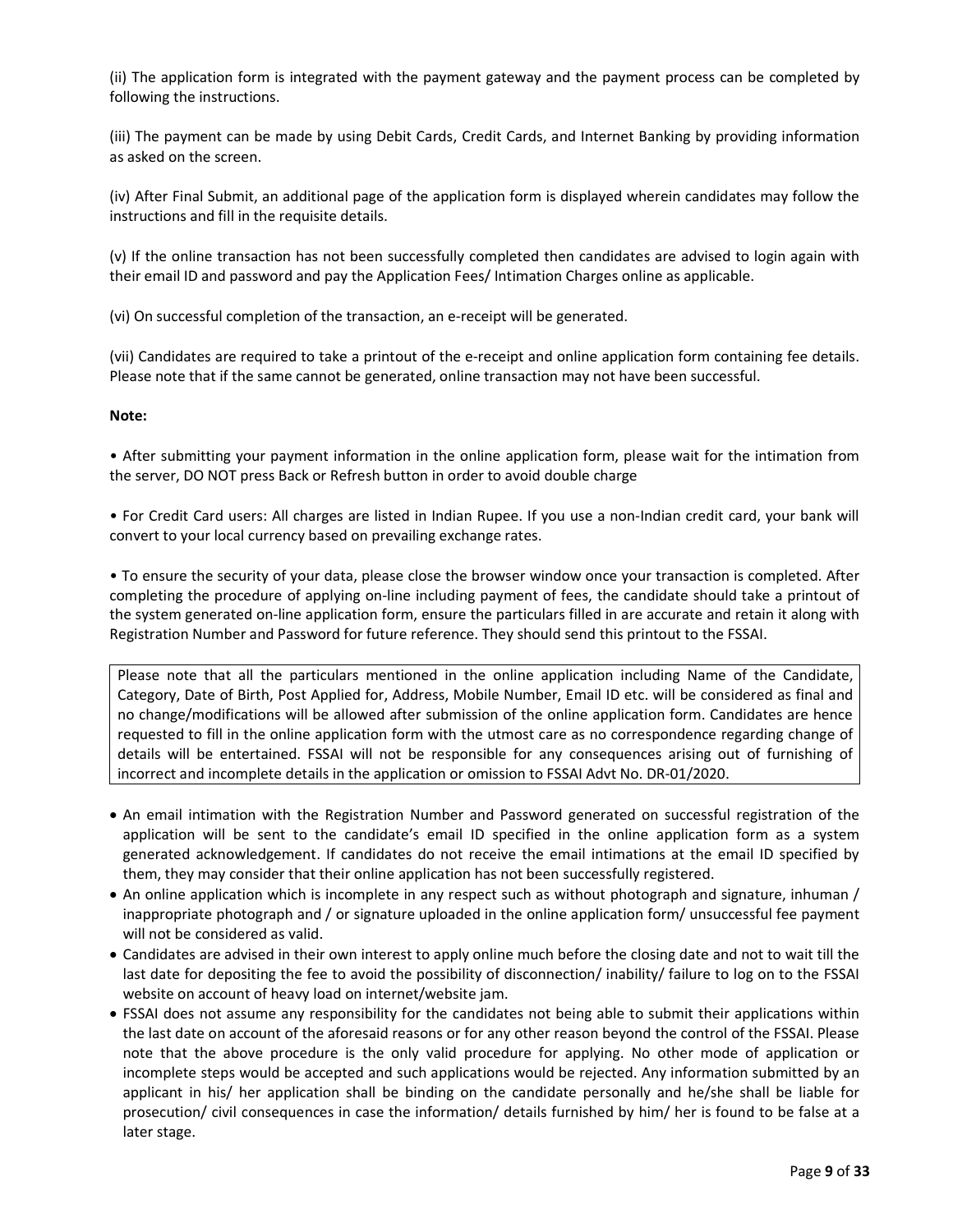All candidates, whether already in Government Service, Government owned industrial undertakings or other similar organisations, whether in a permanent or temporary capacity or as work charged employees other than casual or daily rated employees or those serving under the Public Enterprises are required to send No objection Certificate from their Head of Office/Department alongwith hard copy of the online application. Further, in case a communication is received from their employer by the Authority withholding permission to the candidates applying for the post, their application will be liable to be rejected/candidature will be liable to be cancelled. At the time of joining, the recommended candidates will have to bring proper discharge certificates from their PSU/Government/Quasi –Government/ Private Employer.

NOTE 1 : Candidates are required to submit along with their applications copies of certificate in support of their claims regarding Age, Educational Qualifications, Scheduled Castes/ Scheduled Tribes/Other Backward Classes and Physically disabled etc. which will be verified at the time of the Interview only. Candidates belonging to the OBC category should have latest OBC certificate issued by Competent Authority. The candidates applying for the posts should ensure that they fulfill all the eligibility conditions. Their admission at all the stages for which they are admitted by the Authority or Interview will be purely provisional, subject to their satisfying the prescribed eligibility conditions. If on verification at any time before or after document verification and Interview, it is found that they do not fulfill any of the eligibility conditions; their candidature will be cancelled by the Authority. If any of their claims is found to be incorrect, they may render themselves liable to disciplinary action by the Authority.

H. Candidates are required to send following documents alongwith hard copy of online application:

- 1. Self- attested copy of  $10^{th}$  Mark sheet and Certificate
- 2. Self- attested copy of  $12<sup>th</sup>$  Mark sheet and Certificate
- 3. Self- attested copy of Graduation Mark sheet and Certificate
- 4. Self- attested copy of Post-Graduation Degree/Diploma Mark Sheet and Certificate(if applicable)
- 5. Self-attested copy of P.hD degree (if applicable)
- 6. Self- attested copy of Category certificate (SC/ST/OBC/EWS/PwBD as applicable)
- 7. NoC from present employer
- 8. Certified copy of Pay Slip/CTC from Present employer
- 9. Experience certificate in the prescribed format (Form XIV)

## I. ACTION AGAINST CANDIDATES FOUND GUILTY OF MISCONDUCT/ USE OF UNFAIR MEANS

A candidate who is or has been declared by the Authority to be guilty of:

(i) Obtaining support for his/her candidature by the following means, namely:-

- a. offering illegal gratification to, or
	- b. applying pressure on, or
	- c. blackmailing, or threatening to blackmail any person connected with the conduct of the examination,

or

## (ii) impersonating, or

- (iii) procuring impersonation by any person, or
- (iv) submitting fabricated documents or documents which have been tampered with, or
- (v) making statements which are incorrect or false or suppressing material information, or
- (vi) resorting to the following means in connection with his/her candidature for the examination, namely
	- a. obtaining copy of question paper through improper means,
	- b. finding out the particulars of the persons connected with secret work relating to the examination.
	- c. influencing the examiners, or

(vii) using unfair means during the examination,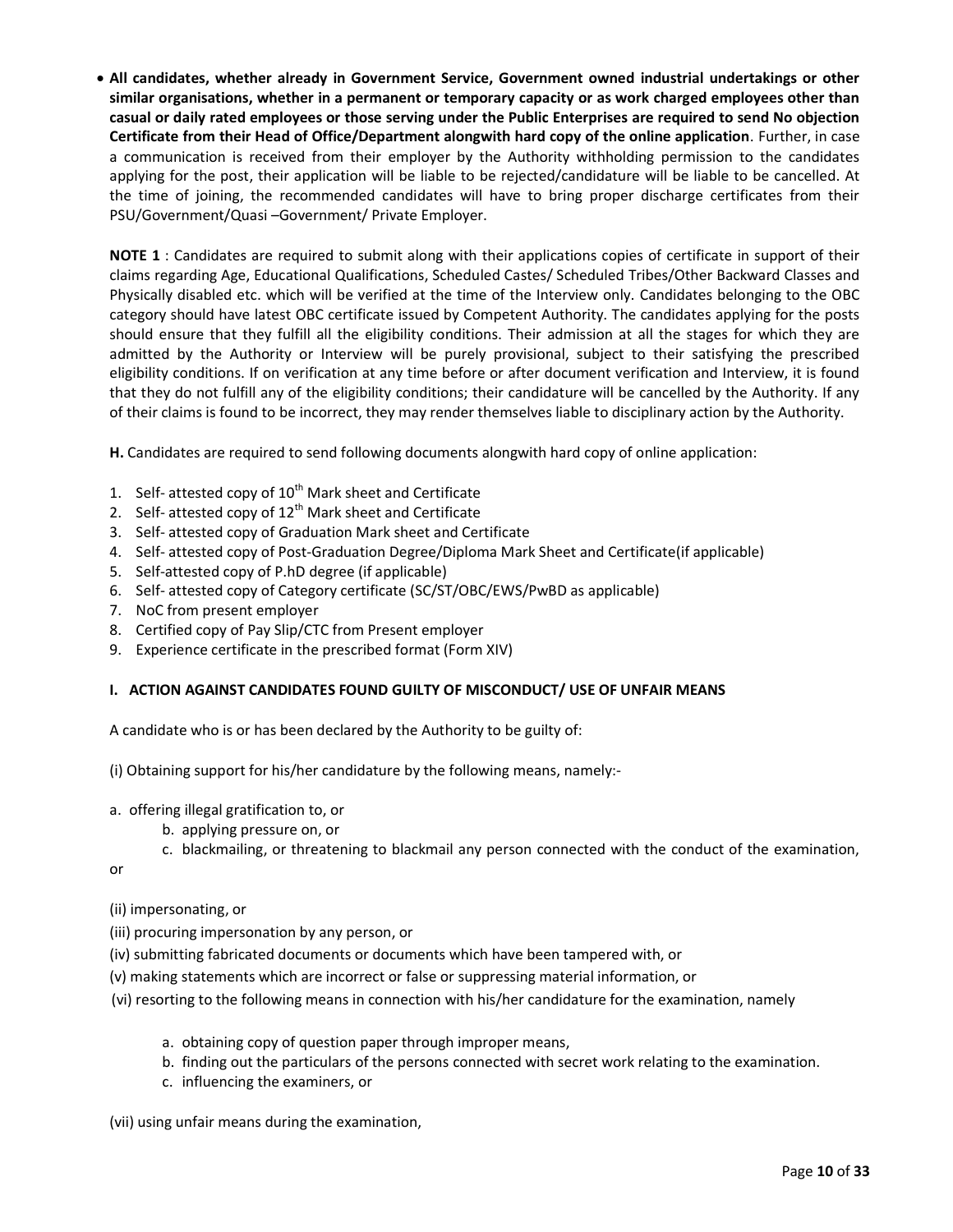(viii) or writing obscene matter or drawing obscene sketches in the scripts, or

(ix) misbehaving in the examination hall including tearing of the scripts, provoking fellow examinees to boycott examination, creating a disorderly scene and the like, or

(x) using a scribe / availing compensatory time in examination despite being ineligible, or

(xi) harassing or doing bodily harm to the staff employed by the Authority for the conduct of their examinations, or

(xii) being in possession of or using mobile phone, pager or any electronic equipment or device or any other equipment capable of being used as a communication device during the examination; or

(xiii) violating any of the instructions issued to candidates along with their Admission Certificates permitting them to take the examination, or

(xiv) attempting to commit or as the case may be abetting the Commission of all or any of the acts specified in the foregoing clauses; may in addition to rendering himself/herself liable to criminal prosecution,

be liable to be disqualified by the Authority from the examination for which he/she is a candidate and/or to be debarred either permanently or for a specified period (i) by the Authority from any examination or selection held by them; (ii) by the Authority from any employment under them; (iii) dismissal from service by the Authority if he / she is already in Authority's employment; and (iv) if he/she is already in some other service, the Authority writing to his/her employer for taking disciplinary action.

Provided that no penalty shall be imposed except after (i) giving the candidate an opportunity of making such representation, in writing as he/she may wish to make in that behalf; and (ii) taking the representation, if any, submitted by the candidate within the period allowed to him/her into consideration.

#### I. GENERAL INSTRUCTIONS:

(a) Correspondence with the Authority: The Authority will not enter into any correspondence with the candidates about their candidature.

(b) No candidate will ordinarily be allowed to attend the interview unless he/she holds an Interview Letter for the examination. On receipt of Interview Letter, check it carefully and bring discrepancies/errors, if any, to the notice of the Authority immediately.

(c) PROOF OF IDENTITY TO BE SUBMITTED AT THE TIME OF Interview: At the time of appearing for the examination, candidates are required to produce a currently valid photo identity card in original and a photocopy of the same in addition to the admission letter. Acceptable photo identity cards are PAN Card/ Passport/ Driving License/ Voter's Card/ Bank Passbook with photograph/ Photo identity proof issued by a Gazetted Officer on official letterhead/ Photo identity proof issued by a People's Representative on official letterhead/ valid recent Identity Card issued by a recognised college / university/ e-Aadhar card / Aadhar card with a photograph/ Employee ID/ Bar Council Identity card with photograph. The candidate's identity will be verified with respect to his/her details on the Interview Call Letter, in the Attendance List and requisite documents submitted. If identity of the candidate is in doubt the candidate may not be allowed to appear for interview.

Note: Candidates have to produce in original the photo identity proof and submit a photocopy of the photo identity proof along with Interview Letter. Candidates must note that the name (provided during the process of registration) as appearing on the call letters should exactly match the name as appearing on the photo identity proof, certificates, mark-sheets. Female candidates who have changed first/last/middle name post marriage must take special note of this. In case of candidates who have changed their name, will be allowed only if they produce original Gazette Notification/their original marriage certificate/affidavit in original, together with a photocopy. If